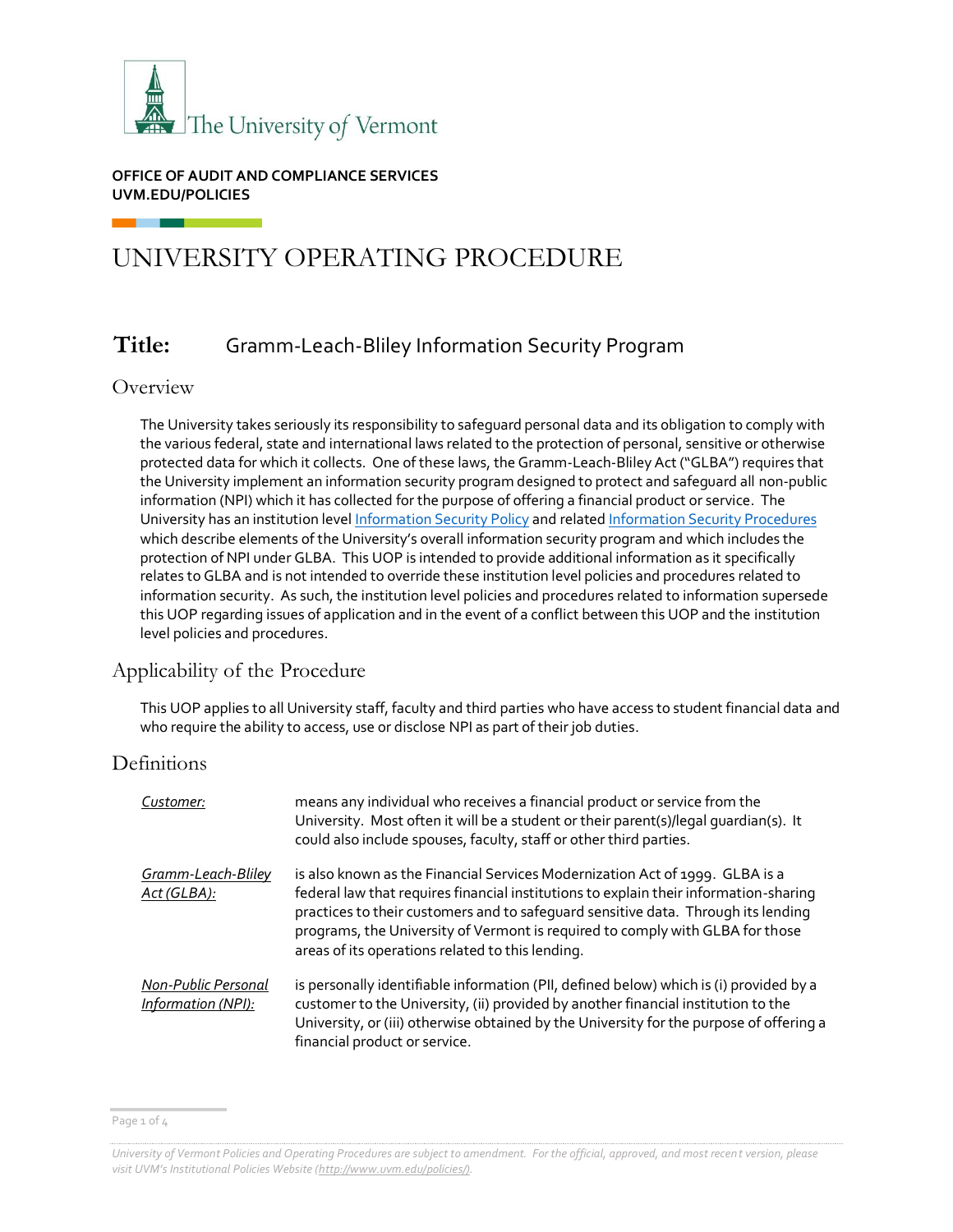Examples of NPI include, but are not limited to:

- Financial Account Numbers (bank, credit card)
- Credit Rating/Credit Data
- **•** Social Security Numbers
- Loan Documents/Payoff Amounts
- Tax Returns
- Asset Statements

is information that can be used by itself or in combination with other information to identify an individual.

Examples of PII include, but are not limited to:

- Name
- Physical Address
- **•** Email Address
- Date of Birth
- Mother's Maiden Name
- Phone Number
- Social Media Account Name

### Procedures

*Personally Identifiable Information (PII):*

GLBA requires that the GLBA Information Security Program include the following elements. The University's procedures as they relate to these elements are as follows:

#### *Element #1: Designate one or more employees to coordinate its GLBA information security program.*

The Information Security Officer (ISO), the Chief Privacy Officer (CPO), the Registrar, and the Director for Student Financial Services (SFS) are designated as the individuals responsible for coordinating its GLBA information security program. The Associate Director for Student Financial Services has been designated as the individual with day-to-day oversight of the program.

*Elements #2: Identify and assess the risks to customer information as it relates to the University's provision of financial products or services; Element #3: Evaluate the effectiveness of the current safeguards for controlling these risks; Element #4: Design and implement a safeguards program, and regularly monitor and test it.*

The ISO will work with the Director for SFS and the Associate Director for SFS to identify risks to security and privacy of the University's financially related information systems. While the Information Security Office is primarily responsible for internal and external risk assessment of University systems including those that store NPI, all members of the University are responsible for safeguarding NPI.

The ISO, in consultation with the Director and Associate Director of SFS, the CPO and the Registrar, will conduct regular data security reviews of the University's financially related information systems and services. The Associate Director for SFS, in consultation with the Director for SFS, the ISO, CPO and the Registrar, will perform an annual risk assessment related to the handling of NPI that will include documentation of internal controls. As specified in the University's [Information Security Procedures,](https://www.uvm.edu/sites/default/files/UVM-Policies/policies/infosecurityprocedures.pdf) management remains responsible for the review and identification other security risks, including the storage of paper records or other records that contain NPI data. Data Stewards are responsible for ensuring that University Information, including NPI, within their area of assigned responsibility is used with appropriate, controlled levels of access and with assurance of its confidentiality and integrity. The ISO, the Director of SFS, and the CPO are available to provide guidance to management and to Data Stewards during this process.

Page 2 of 4

*University of Vermont Policies and Operating Procedures are subject to amendment. For the official, approved, and most recent version, please visit UVM's Institutional Policies Website ([http://www.uvm.edu/policies/\).](http://www.uvm.edu/policies/)*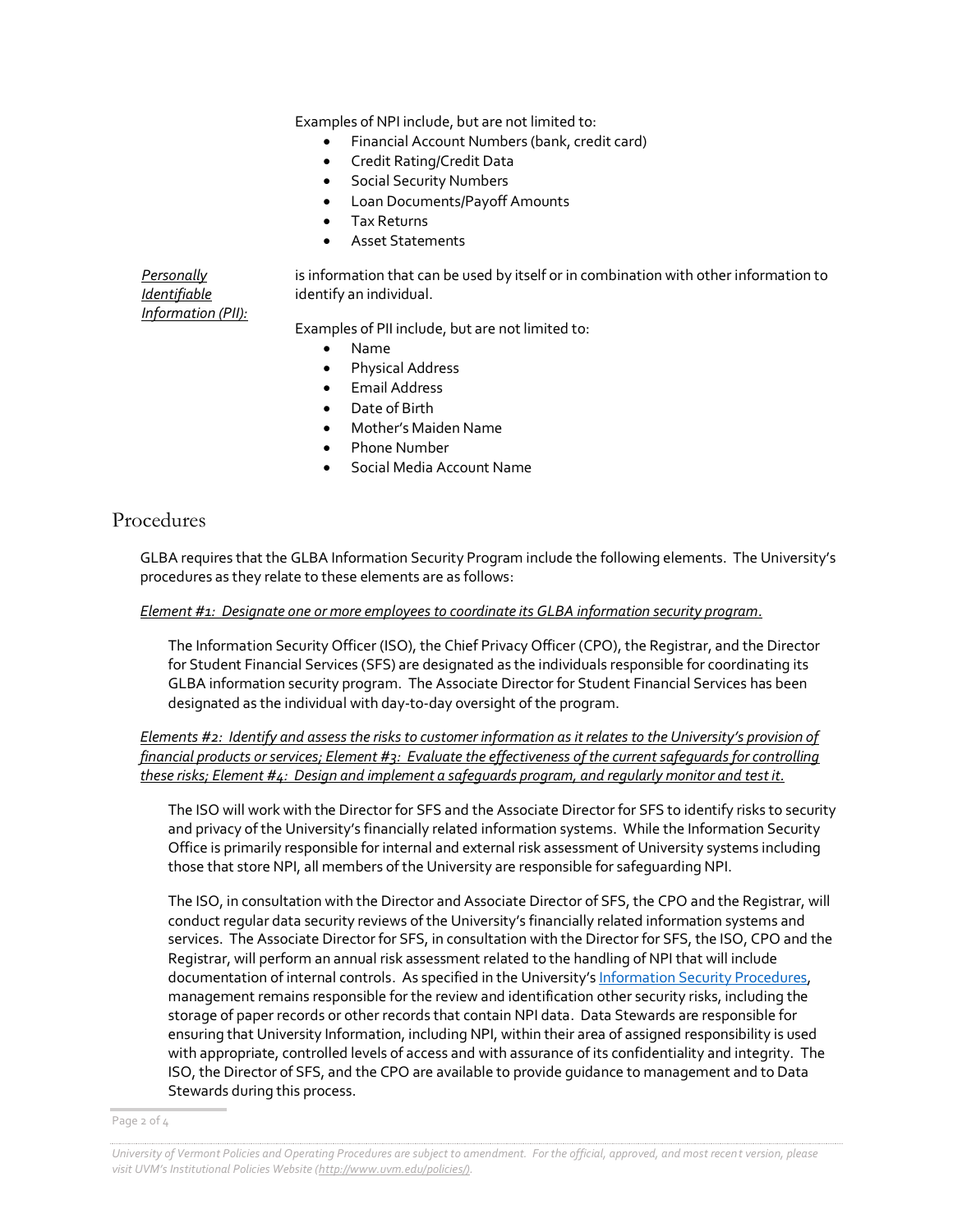Access to the University's financially related information systems and services is provided on an asneeded basis Access is requested by the individual user's supervisor and approved by the Office of the Registrar. Access to the forms that contain student financial information is approved by the Office of Student Financial Services. The Registrar is responsible for ensuring that access to these forms is not granted without approval from SFS.

The CIO, in coordination with the ISO, is responsible for assuring physical security of the University's primary system that houses NPI as well as of the network that the University uses to access this system. During risk assessments of other University areas, the ISO will notify the Director of SFS and the CPO of other systems identified that contain NPI related to GLBA. As identified, the CIO, ISO, Director of SFS and the CPO will work together to develop a mitigation plan for any risks associated with those identified systems.

#### *Element #5: Select service providers that can maintain appropriate safeguards, make sure your contract requires them to maintain safeguards, and oversee their handling of customer information.*

Through it[s Information Security Procedures,](https://www.uvm.edu/sites/default/files/UVM-Policies/policies/infosecurityprocedures.pdf) the University has developed standard language related to safeguards and their handling of NPI. This language is included in its contracts and agreements with service providers who may require access to NPI. As part of the University's procurement process, those contracts for technology that require access to NPI will undergo a security review.

#### *Element #6: Evaluate and adjust the program in light of relevant circumstances, including changes in the firm's business or operations, or the results of security testing and monitoring*

Policies are reviewed every three years unless otherwise specified. In addition to the regularly scheduled reviews, through it[s Information Security Procedures,](https://www.uvm.edu/sites/default/files/UVM-Policies/policies/infosecurityprocedures.pdf) the University requires that the CPO, the Chief Internal Auditor (CIA), and the ISO update the Policy as legal requirements and best practices evolve. In addition, as part of the Enterprise Risk Management program (ERM), risks are reviewed and mitigation plans developed using a risk-based approach.

#### **Contacts**

| Questions concerning the daily operational interpretation of this UOP should be directed to the following: |                             |  |  |  |
|------------------------------------------------------------------------------------------------------------|-----------------------------|--|--|--|
| Title(s)/Department(s):                                                                                    | <b>Contact Information:</b> |  |  |  |
| Director for Student Financial Services                                                                    | sfs.compliance@uvm.edu      |  |  |  |
| Information Security Officer                                                                               | iso@uvm.edu                 |  |  |  |
| Chief Privacy Officer                                                                                      | privacy@uvm.edu             |  |  |  |
| Registrar                                                                                                  | registrar@uvm.edu           |  |  |  |
| Controller                                                                                                 | $(802) 656 - 2903$          |  |  |  |

## Forms/Flowcharts/Diagrams

None

## Related Documents/Policies

- **•** Code of Conduct [and Ethical Standards](https://www.uvm.edu/sites/default/files/UVM-Policies/policies/businessconduct.pdf)
- [Computer, Communication, and Network Technology Acceptable Use Policy](https://www.uvm.edu/sites/default/files/UVM-Policies/policies/compuse.pdf)
- **[Data Breach Notification Policy](https://www.uvm.edu/sites/default/files/UVM-Policies/policies/databreach.pdf)**
- **[Information Security Policy](https://www.uvm.edu/sites/default/files/UVM-Policies/policies/infosecurity.pdf)**
- **[Information Security Procedures](https://www.uvm.edu/sites/default/files/UVM-Policies/policies/infosecurityprocedures.pdf)**
- [NASFAA's Financial Aid Dat](https://www.nasfaa.org/uploads/documents/june2017_data_sharing_white_paper.pdf)a Sharing White Paper
- [Privacy Policy](https://www.uvm.edu/sites/default/files/UVM-Policies/policies/privacy.pdf)

Page 3 of 4